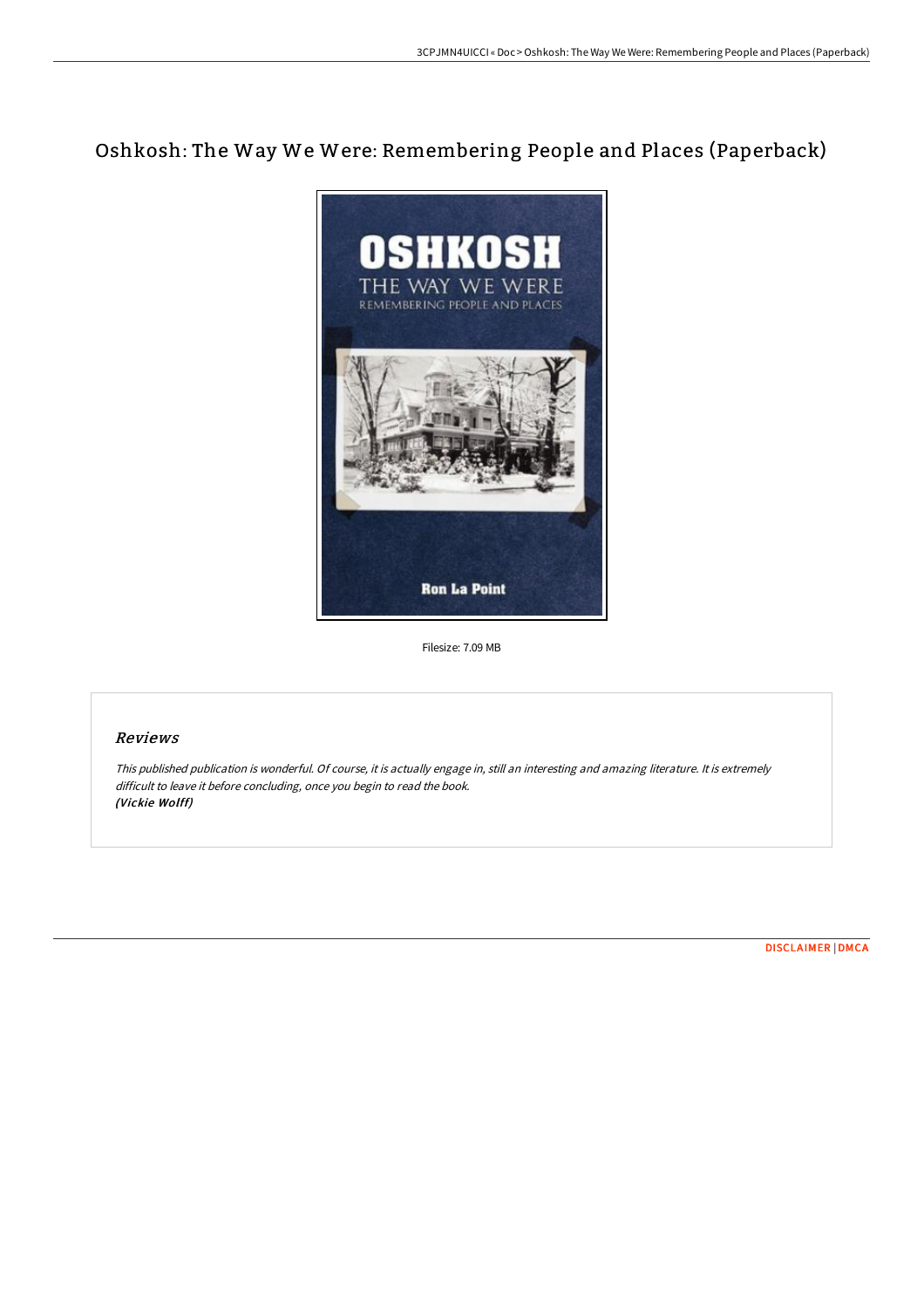### OSHKOSH: THE WAY WE WERE: REMEMBERING PEOPLE AND PLACES (PAPERBACK)



**DOWNLOAD PDF** 

Dog Ear Publishing, United States, 2010. Paperback. Condition: New. Language: English . Brand New Book \*\*\*\*\* Print on Demand \*\*\*\*\*. This is a book of collected works compiled and written by community members who chose to share their remembrances of the past. The stories take place in Oshkosh, Wisconsin in the 1940s and 50s, although a few stories go before and a few beyond. They are stories of corner taverns, grocery stores, churches and self-contained neighborhoods; of sports and sport heroes, and icons of the past; of movie theatres, a dank basement, and a chance encounter with Gene Autry; of polio epidemics, iron lungs, and stories from two who were afflicted; of hoboes, fearful mothers, and orphan train drops; of the beginning of aviation, steam-driven trains, and motorcycle clubs; of walleye and white bass runs, ice shanties, and spearing sturgeons; of breweries no longer there and barbershop songfests that are; of boating, yacht clubs, and Friday night fish frys; of regular folks and community leaders, and others of note; of pin setting and caddying, and other teenage staples; of war rationing, blackouts, and savings bonds; of old-fashion ice houses, traveling circuses, and freshwater quarries; of YMCA s, library expansions, and civic events; of an American war hero, a diary kept, and a fallen president; and of an Oshkosh that in its heyday was known throughout the country as Sawdust City. The stories you are about to read are first-hand accounts; images of another time. Ron La Point, a retired high school history teacher, has authored two previous books: A Family History, and Oshkosh: A South Sider Remembers. He and his wife, Carol, winter in Sun City West, Arizona and summer in his hometown of Oshkosh, Wisconsin.

Read Oshkosh: The Way We Were: [Remembering](http://techno-pub.tech/oshkosh-the-way-we-were-remembering-people-and-p.html) People and Places (Paperback) Online  $\mathbf{B}$ Download PDF Oshkosh: The Way We Were: [Remembering](http://techno-pub.tech/oshkosh-the-way-we-were-remembering-people-and-p.html) People and Places (Paperback)